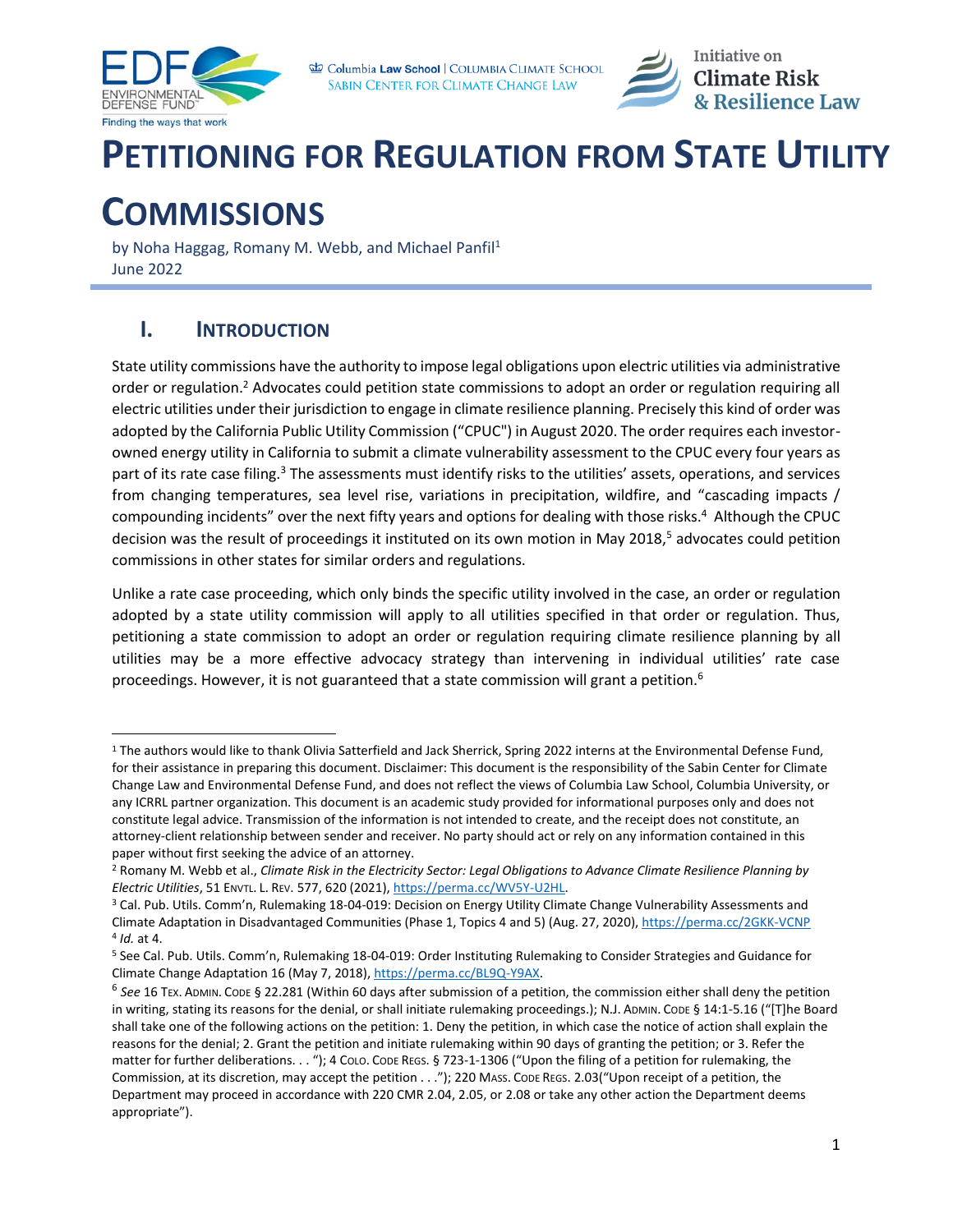#### **II.** PROCESS OF PETITIONING

Individuals, organizations, and community groups may petition a state utility commission to issue a declaratory order or to adopt or amend regulations.<sup>7</sup> Filing rules vary between states, however, there are often few restrictions on who can petition the commission.<sup>8</sup>

State utility commissions typically require petitions seeking the adoption or amendment of regulations to include suggested regulatory language, an explanation of why regulatory or other action is sought, the anticipated effects of such action, and the commission's legal authority to take it.<sup>9</sup> Legal authority is particularly important because, as most are statutory creations,<sup>10</sup> state utility commissions can only implement rules that are permitted under their authorizing statutes and related judicial decisions. Petitioners can point to various legal principles that authorize, and in some cases even require, state utility commissions to direct utilities to engage in climate resilience planning (see Part III below).

### **III. LEGAL ARGUMENTS a. DUTY TO SERVE**

State utility commissions are responsible for assuring that utilities fulfil their "duty to serve" all customers within their service territory. Originally developed through common law and now codified by state statutes, the duty to serve has been described as requiring electric utilities "to provide extraordinary levels of service to customers."<sup>11</sup> It encompasses, among other things, an obligation to provide "adequate service."<sup>12</sup> Service

[https://perma.cc/EZA6-2NAE\)](https://perma.cc/EZA6-2NAE))

<sup>7</sup> *See* Webb et al., *supra* not[e 2,](#page-0-0) at 621–22.

<sup>8</sup> *See, e.g.,* OR. ADMIN. R. 860-001-0250 (providing that any "person may petition the Commission to promulgate, amend, or repeal a rule"); 16 Tx. ADMIN. CODE § 22.281 ("Any interested person may petition the commission requesting the adoption of a new rule or the amendment of an existing rule"); WASH. ADMIN. CODE § 480-07-240 ("Any interested person may petition the commission to request that the commission adopt, amend, or repeal any rule"); MISS. ADMIN. CODE R. § 39-1-26-101 ("Any interested person can petition the Commission for issuance, amendment or repeal of a rule.").

<sup>&</sup>lt;sup>9</sup> See, e.g., 16 Tx. ADMIN. CODE § 22.281 (requiring that the petition "include a brief explanation of the rule, the reason(s) the new or amended rule should be adopted, the statutory authority for such a rule or amendment, and complete proposed text for the rule. The proposed text for the rule shall indicate by striking through the words, if any, to be deleted from the current rule and by underlining the words, if any, to be added to the current rule."); WASH. ADMIN. CODE § 82-05-020 (petitioners are "encouraged" to address whether the rule "[] is authorized[;] is needed [;] conflicts with or duplicates other federal, state, or local laws [;] [a]lternatives to the rule exist that will serve the same purpose at less cost [;] [t]he rule applies differently to public and private entities [;] serves the purposes for which it was adopted [;] imposes unreasonable costs [;] is clearly and simply stated, and [;] differs, without adequate justification, from a federal law which applies to the same activity or subject matter"); GA R. & REG. § 515-2-1-.11 (requiring that the petition include "[a] paragraphed statement of the reason such rule should be amended, repealed, or promulgated, including a statement of all pertinent existing facts to petitioner's interest in the matter[;] citations of legal authority, if any, which authorize, support, or require the action requested by petition."); OR. ADMIN. R. 137- 001-0070 (requiring petitions to include "[f]acts or arguments in sufficient detail to show the reasons for and effects of adoption, amendment, or repeal of the rule" and "[a]ll propositions of law to be asserted by the petitioner"); CAL. CODE REGS. TIT. 20, § 6.3(b) (requiring that a petition "state the justification for the requested relief, and if adoption or amendment of a regulation is sought, the petition must include specific proposed wording for that regulation," among other things). <sup>10</sup> Some state commissions are constitutionally established by their relevant state constitution. *See, e.g*., CAL. CONST., art. XII. <sup>11</sup> Webb et al, *supra* note [2,](#page-0-0) at 623 (quoting Jim Rossi, *The Common Law "Duty to Serve" and Protection of Consumers in an Age of Competitive Retail Public Utility Restructuring*, 51 VAND. L. REV. 1233, 1242 (1998)[, https://perma.cc/W5CV-853C;](https://perma.cc/W5CV-853C) Jim Rossi, *Universal Service in Competitive Retail Electric Power Markets: Whither the Duty to Serve?* 21 Energy L. J. 27, 29 (2000),

<sup>12</sup> *See, e.g.*, CAL. PUB. UTIL. CODE § 451 ("Every public utility shall maintain such adequate, efficient, just, and reasonable service, instrumentalities, equipment, and facilities . . . as are necessary to promote the safety, health, comfort, and convenience of its patrons, employees, and the public."); N.J. STAT. ANN. § 48:2-23 ("The board may . . . require any public utility to furnish safe, adequate and proper service."); 66 PA. Cons. STAT. § 1501 ("Every public utility shall furnish and maintain adequate, efficient, safe, and reasonable service and facilities.").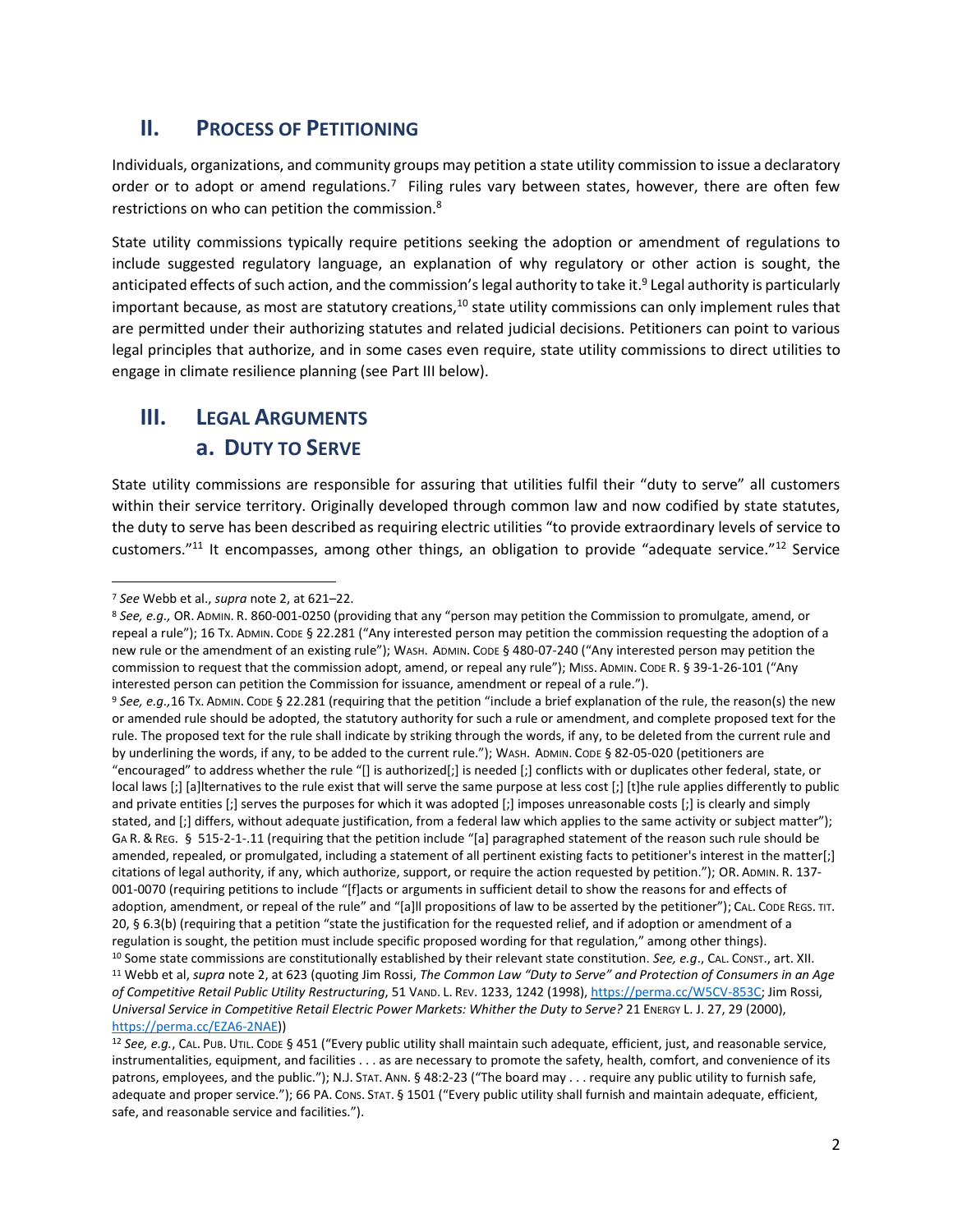adequacy is often defined in terms of reliability, with electric utilities expected to take appropriate steps to prevent outages and restore service promptly when they occur.<sup>13</sup> In *Langley v. Pacific Gas & Electric Co.*, the California Supreme Court explained that electric utilities are not expected to act as "insurer[s] or guarantor[s] of service," but do have "a general duty to exercise reasonable care in operating [their] system[s] so as to avoid unreasonable risks of harm" to their customers as a result of outages.<sup>14</sup> Thus, while utilities are not expected to (and cannot) prevent all outages, they must take steps to minimize the impact of outages on customers, including through appropriate planning. Climate resilience planning by electric utilities is necessary to assure long-term service reliability and thus fulfil the duty to serve.

#### <span id="page-2-0"></span>**b. STATE LAWS**

State laws may impose requirements on electric utilities with respect to storm or other extreme event preparedness that could provide another legal justification for requiring climate resilience planning. One example is section 66 of the New York Public Service Law, which requires electric utilities to develop "emergency response plans" that outline measures to prepare for, and ensure prompt restoration of service after, storms and similar events.<sup>15</sup> Citing this provision, a coalition of environmental and public interest organizations—Earthjustice, Environmental Advocates of New York, Municipal Art Society of New York, Natural Resources Defense Council, New York League of Conservation Voters, Pace Energy and Climate Law Center of Pace Law School and Riverkeeper—filed a petition with the NYPSC in December 2012 requesting that it "require all utility companies within its jurisdiction to prepare and implement comprehensive natural hazard mitigation plans to address the anticipated effects of climate change."<sup>16</sup> The petition noted that electric utilities' emergency response plans focus solely "on anticipation and response to disasters in the short-term" and argued that "[a]dequately planning for storms, as required under the Public Service Law, requires long-term assessment of risks," based on "future climate predictions."<sup>17</sup> Many of the issues raised in the petition were dealt with in the Resiliency Collaborative convened by the NYPSC as part of the 2013 rate case proceedings for Consolidated Edison Company of New York, Inc. ("Con Ed") (see *[Climate Resilience Planning Process](https://www.icrrl.org/files/2022/06/Climate-Resilience-Planning-Process-Supplement.pdf)*).<sup>18</sup> While Con Ed has engaged in the type of planning sought out by the Petition, other utilities in New York have not.

In March 2021, the City of New York, Environmental Defense Fund, Natural Resources Defense Council, and Sabin Center for Climate Change Law petitioned the NYPSC to require "every major utility in the state—electric, gas, water, and telecommunications—to conduct a climate change vulnerability study" and incorporate climate resiliency into existing processes, among other things.<sup>19</sup> Petitioners noted that this requirement "builds on previous actions the Commission has taken to consider the impacts of climate change in utility operations," such as the NYPSC statement in the 2013 Con Ed rate case proceeding.<sup>20</sup> Petitioners argued that, because most of the utility systems in the state are integrated, all utilities must all engage in climate resilience efforts.<sup>21</sup>

<sup>13</sup> See generally Note, The Duty of a Public Utility to Render Adequate Service: Its Scope and Enforcement, 62 Colum. L. REv. 312, 312–13, 313 n.7 (1962) (noting that, while "[t]he standard of adequacy is incapable of precise definition," state statutes generally require utilities to "provide safe, continuous, comfortable, and efficient service," and "to take precautions against [service interruptions] and to restore service as quickly as possible" (internal citations omitted)).

<sup>14</sup> Langley v. Pac. Gas & Elec. Co., 262 P.2d 846, 853 (Cal. 1953).

<sup>15</sup> N.Y. PUB. SERV. LAW § 66.

<sup>16</sup> *See* Letter from Anne R. Siders, Assoc. Dir., Ctr. for Climate Change L., et al. to the Hon. Jaclyn A Brilling, Sec'y, N.Y. Pub. Serv. Comm'n 5-6 (Dec. 12, 2012)[, https://perma.cc/V43Z-9MX8](https://perma.cc/V43Z-9MX8) [hereinafter "NYPSC Petition"].

<sup>17</sup> NYPSC Petition, supra not[e 16,](#page-2-0) at 1.

<sup>18</sup> *Id.*

<sup>&</sup>lt;sup>19</sup> City of New York et. al, In the Matter of the Petition for Performance of Statewide Utility Climate Change Vulnerability Studies, Docket No. 21-M, 1 (Mar. 19, 2021), [https://perma.cc/A9X7-BN8G.](https://perma.cc/A9X7-BN8G) <sup>20</sup> *Id.* at 10–11.

<sup>21</sup> *Id.*